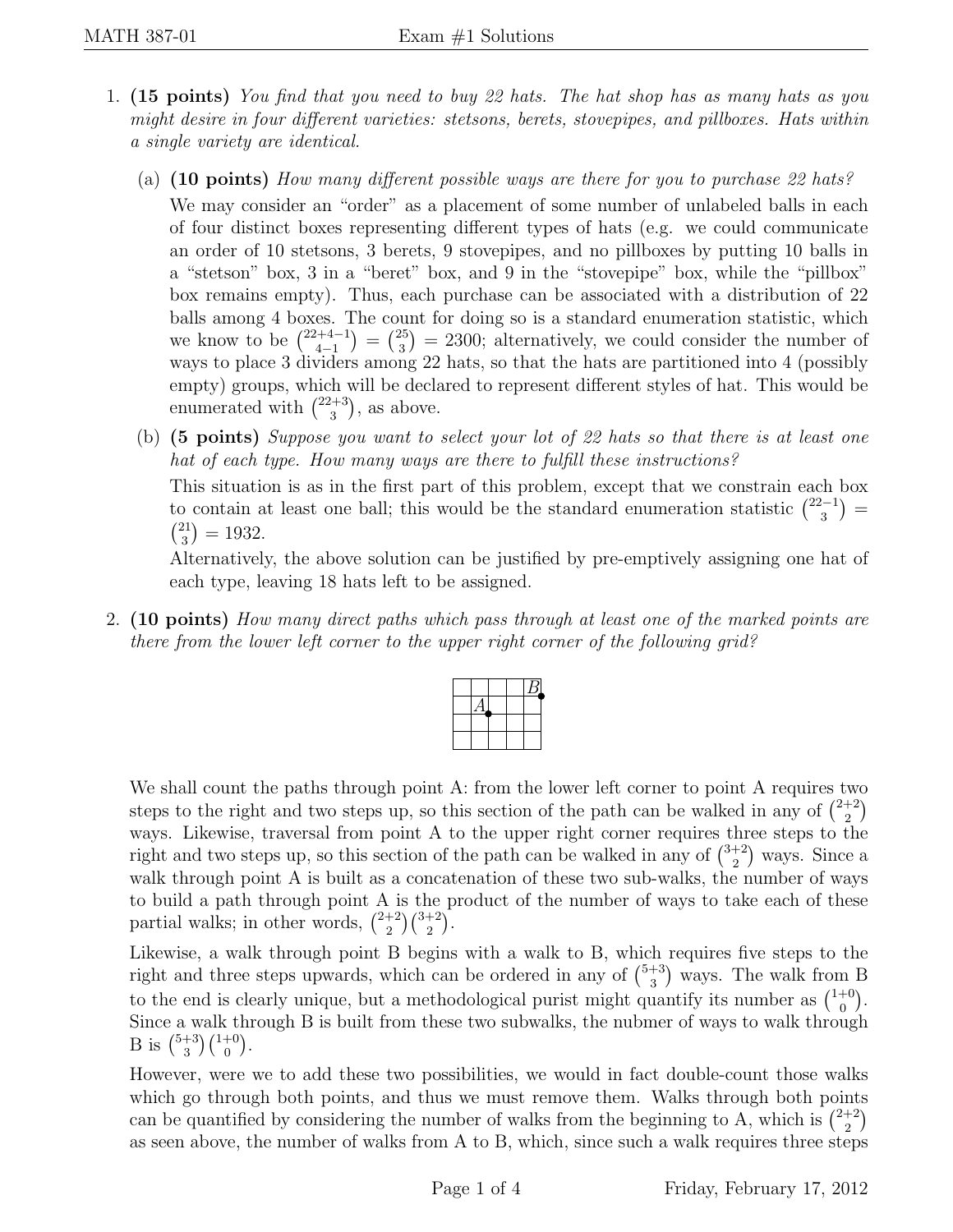to the right and one up, can be accomplished in  $\binom{3+1}{1}$  $_{1}^{+1}$ ) ways, and the number of walks from B to the end, which as seen above is  $\binom{1+0}{0}$  $\binom{+0}{0}$ . We multiply these quantities to get the number of ways to do all three of these sub-walks in sequence, i.e. to walk from the beginning to the end through A and B.

Thus, the number of walks satisfying the given condition is

$$
\binom{4}{2}\binom{5}{2} + \binom{8}{3}\binom{1}{0} - \binom{4}{2}\binom{4}{1}\binom{1}{0} = 92.
$$

- 3. (15 points) A game is played with a fifty-card deck consisting of cards in the 5 suits of acorns, hearts, leaves, bells, and trumps, numbered 1 to 10. A hand of cards has no intrinsic order.
	- (a) (5 points) How many 5-card hands are there which consist of one card in each suit, with no restrictions on numbers?

Our hand has no order, but individual cards may be distinguished by virtue of being different suits. Consider the card in the suit of acorns: it has 10 possible numbers. Likewise, the card in the suit of hearts has 10 possible numbers, as do the cards in leaves, bells, and trumps. A hand is thus uniquely determined by a process of 5 decisions, each of which can be resolved in 10 different ways, so there are  $10 \cdot 10 \cdot 10 \cdot 10 = 100,000$ possible hands.

(b) (10 points) How many 5-card hands are there with two pairs (two cards in each of two different numbers, and a fifth card in a different number than either)?

Let us consider the features of this hand: there are two pairs, which have no intrinsic order, and one leftover card which is distinguished from these two. We must choose two distinct numbers to appear in the pairs, and since there is no intrinsic order, there are  $\binom{10}{2}$  $\binom{10}{2}$  ways to do so. The number for the leftover card can be any nubmer which does not appear in the pairs – we will thus have 8 choices for this card. We may thus determine the numbers appearing in our hand any of  $\binom{10}{2}$  $\binom{10}{2} \cdot 8$  ways (we could also express this as  $\binom{10}{2}$  $\binom{10}{2,1,7}$  to represent choosing from a list of 10 numbers two numbers to designate as pairs, one to designate as a single, and seven to designate as not appearing in this hand).

Now we must choose suits: Here we can distinguish between the pairs, since the pairs are distinguished by virtue of having distinct numbers chosen (e.g. we could assign suits to the lower-numbered pair, and then the higher-numbered pair). For each pair there are  $\binom{5}{2}$  $_2^5$ ) ways to choose suits, and there are  $\binom{5}{1}$  $_{1}^{5}$ ) ways to choose suits for the singleton. Thus, multiplying the nubmer of ways to choose numbers by the number of ways to choose suits, we get  $\binom{10}{2}$  $\binom{10}{2}\binom{8}{1}\binom{5}{2}^2\binom{5}{1}$  $_{1}^{5}$ ) = 180000.

4. (10 points) Let  $a_1, a_2, a_3, a_4, a_5, a_6$  be integers. Prove that there is a nonempty sum (possibly consisting of a single element) of the form  $a_i + a_{i+1} + a_{i+2} + \cdots + a_j$  which is divisible by 6.

Let us consider the seven values 0,  $a_1$ ,  $a_1 + a_2$ ,  $a_1 + a_2 + a_3$ , ...,  $a_1 + a_2 + a_3 + a_4 + a_5 + a_6$  and classify them into the modular congruence classes modulo 6; since there are seven numbers here and six congruence classes, two of them are in the same class, and thus for some  $i < j$ , it is the case that

$$
a_1 + a_2 + a_3 + \dots + a_{i-1} \equiv a_1 + a_2 + a_3 + \dots + a_j \pmod{6}
$$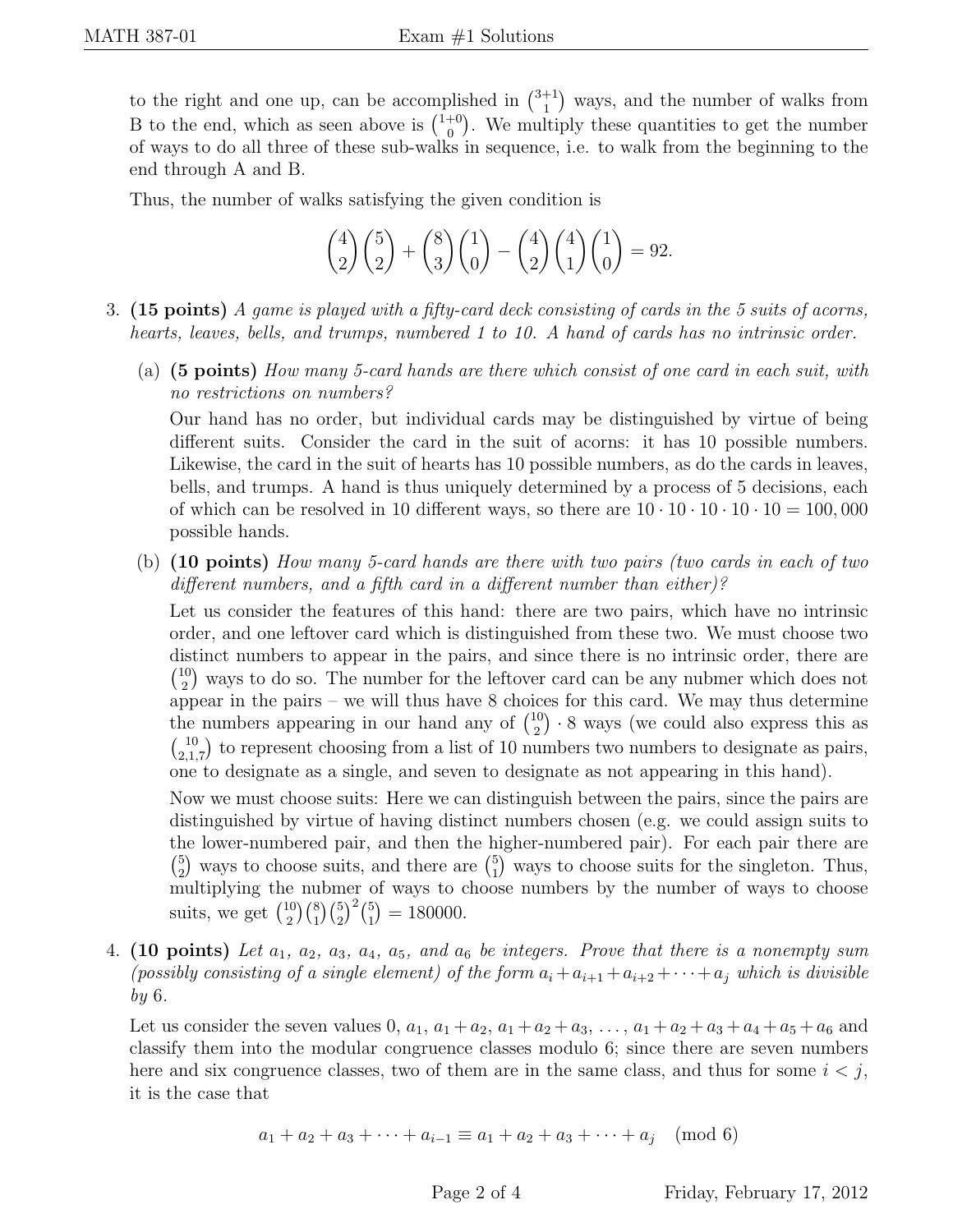and thus, subtracting the two sides, it is the case that  $a_i + a_{i+1} + a_{i+2} + \cdots + a_j$  is congruent to zero modulo  $6$  — or in other words, is divisible by 6.

- 5. (20 points) Answer the following questions about set unions.
	- (a) (10 points) Find the number of functions from  $\{1, 2, \ldots, 8\}$  to  $\{1, 2, 3, 4, 5, 6, 7\}$  so that every even number in the range (i.e. 2, 4, and 6) is mapped to by at least one element of the domain.

Let X be a set containing every function from  $\{1, 2, ..., 8\}$  to  $\{1, 2, 3, 4, 5, 6, 7\}$ ; let  $A_2$ ,  $A_4$ , and  $A_6$  be sets respectively containing those functions which do not map any elements of their domains to 2, 4, and 6. Clearly  $|X| = 7^8$ , since a function can be constructed by mapping each element of the domain to any of 7 different values. Similarly,  $|A_2| = |A_4| = |A_6| = 6^8$ , since functions lying in any of those sets only have 6 possible values to which each element of the domain can be mapped. Likewise,  $|A_2 \cap A_4|$  =  $|A_2 \cap A_6| = |A_4 \cap A_6| = 5^8$  and  $|A_2 \cap A_4 \cap A_6| = 4^8$ .

The functions we wish to enumerate are those not lying in any of  $A_2$ ,  $A_4$ , or  $A_6$ , so we specifically wish to find  $|X - (A_2 \cup A_4 \cup A_6)|$ , and by inclusion-exclusion:

$$
|X - (A_2 \cup A_4 \cup A_6)|
$$
  
= |X| - |A\_2| - |A\_4| - |A\_6| + |A\_2 \cap A\_4| + |A\_2 \cap A\_6| + |A\_4 \cap A\_6| - |A\_2 \cap A\_4 \cap A\_6|  
= 7<sup>8</sup> - 3 \cdot 6<sup>8</sup> + 3 \cdot 5<sup>8</sup> - 4<sup>8</sup> = 1832292

(b) (10 points) If  $|A_1| = 30$ ,  $|A_2| = 12$ , and  $|A_3| = 8$  what is the largest that  $|A_1 \cup A_2 \cup A_3|$ can be? What is the smallest it can be? Under what conditions does each of these two possibilities occur?

Inclusion-exclusion suggests that this set has size no larger than  $|A_1| + |A_2| + |A_3|$ , since this is, if anything, an overcount from which the pairwise intersections will end up subtracted. This value is achievable when the intersections are themselves empty, so that the remaining terms in the inclusion-exclusion are all zero. In such a case,  $|A_1 \cup A_2 \cup A_3| = |A_1| + |A_2| + |A_3| = 50.$ 

The smallest this set could be, logically, is  $|A_1|$ . Since  $A_1 \subseteq A_1 \cup A_2 \cup A_3$ , we know that  $A_1 \cup A_2 \cup A_3$  is at least as large as  $A_1$ , which has size 30. This case actually occurs if  $A_2$ and  $A_3$  are both subsets of  $A_1$ .

6. (5 point bonus) How many paths consisting of steps to the north, east, and northeast along the shown paths are possible from the southwest to northeast corner of the following grid?



We can solve this problem by counting disjoint groups of paths classified by their diagonaledge utilization. Below are four subgrids of the given grid, with indicated waypoints necessary to visit: